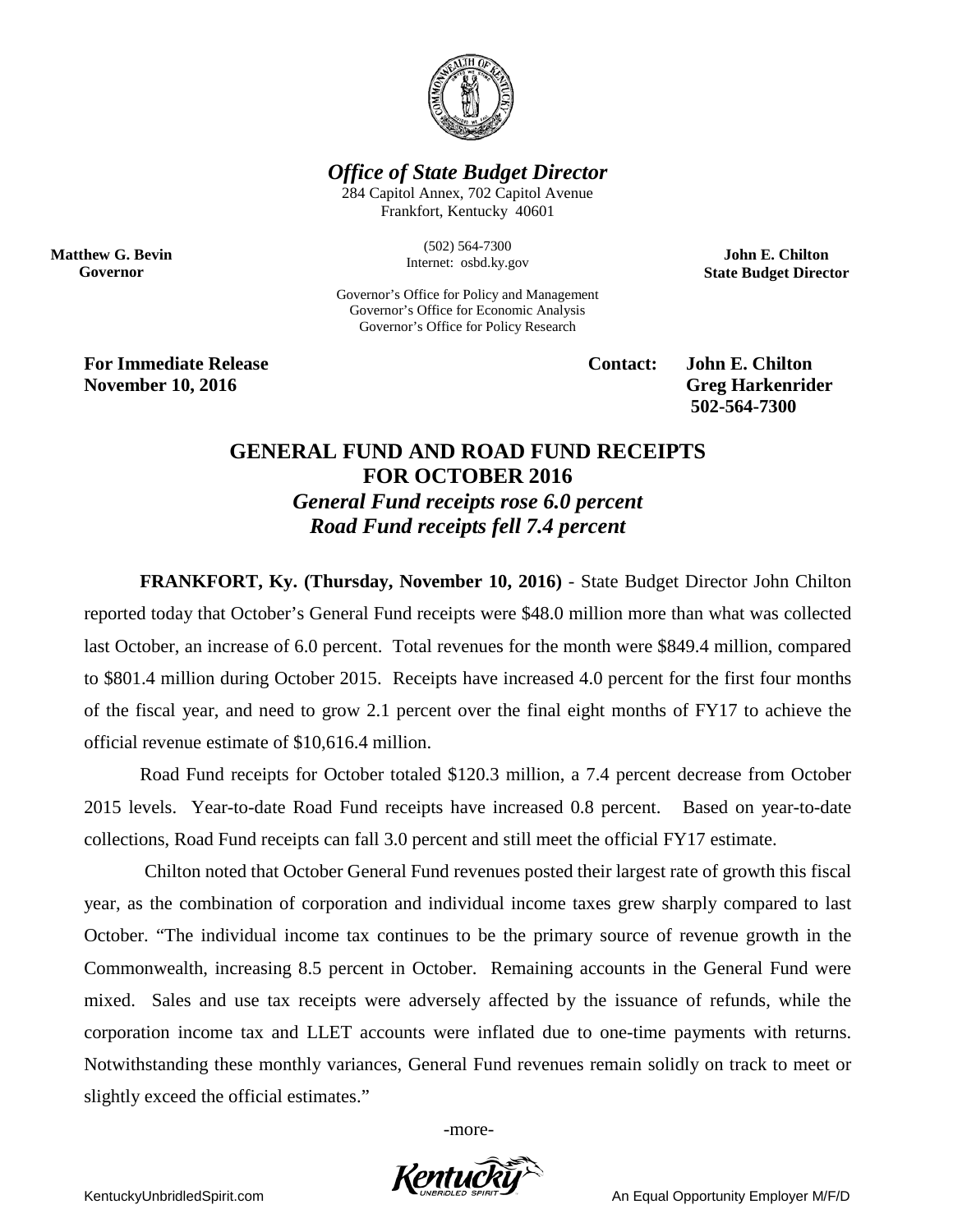Among the major accounts,

- Corporation income tax receipts were \$43.1 million more than what was collected in October 2015 due, in large part, to the multi-year payment mentioned above. Year-to-date receipts have increased 44.0 percent.
- Individual income tax collections rose 8.5 percent, as a 9.6 percent increase in withholding receipts offset small declines in the other components of the tax. Receipts are up 5.7 percent for the first four months of FY17.
- Sales and use tax receipts fell 3.6 percent in October and are up 2.2 percent for the year. The October decline was the first negative month since March 2015, a string of 18 consecutive monthly increases.
- Property tax collections increased 13.4 percent in October, and are up 12.5 percent year-todate. Large swings in property tax revenues are typical in the fall months as the bulk of receipts in this category are received between November and January.
- Cigarette tax receipts fell 7.9 percent in October and are down 3.2 percent for the first four months of the fiscal year.
- Coal severance tax receipts were the highest in 10 months but were still 25.8 percent below October 2015 levels. Year-to-date collections are down 34.0 percent.
- Lottery revenues grew 1.1 percent in October and are up 6.7 percent for the year.

Road Fund receipts decreased 7.4 percent in October largely due to a drop in motor vehicle usage tax receipts. Year-to-date Road Fund collections have grown 0.8 percent. Motor fuels taxes increased 2.5 percent in October and have grown 1.4 percent for the year. Motor vehicle usage tax collections fell 14.8 percent but have increased 1.2 percent through the first four months of the year. License and privilege revenue fell 22.7 percent in October and has decreased 2.1 percent for the year. Nontax collections rose 3.1 percent for the month but are off 6.3 percent for the year.

**-30-**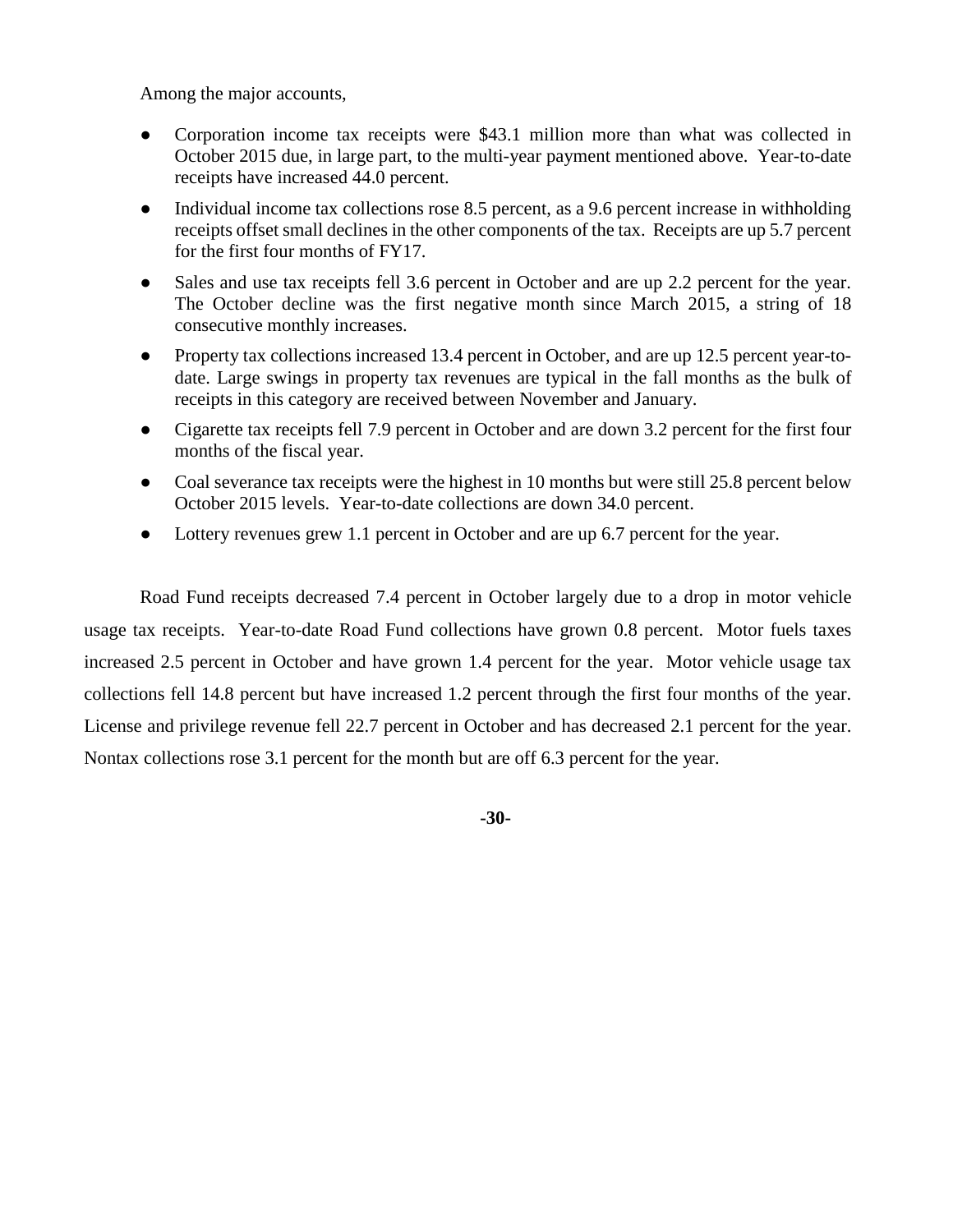## KENTUCKY STATE GOVERNMENT REVENUE 1. GENERAL FUND REVENUE

|                                      | <b>OCTOBER</b>  | <b>OCTOBER</b>            |                         | <b>JULY THROUGH OCTOBER</b> |                     |           |
|--------------------------------------|-----------------|---------------------------|-------------------------|-----------------------------|---------------------|-----------|
|                                      | 2016            | 2015                      | % Change                | FY 2017                     | FY 2016             | % Change  |
|                                      |                 |                           |                         |                             |                     |           |
| <b>TOTAL GENERAL FUND</b>            | \$849,440.115   | \$801,415,635             | 6.0%                    | \$3,331,812,306             | \$3,203,045,145     | 4.0%      |
| <b>Tax Receipts</b>                  | \$827,501,534   | \$764,053,017             | 8.3%                    | \$3,238,453,411             | \$3,094,810,799     | 4.6%      |
| <b>Sales and Gross Receipts</b>      | \$335,302,147   | \$353,248,304             | $-5.1%$                 | \$1,384,120,255             | \$1,361,053,944     | 1.7%      |
| <b>Beer Consumption</b>              | 551,369         | 615,736                   | $-10.5%$                | 2,277,218                   | 2,429,994           | $-6.3%$   |
| Beer Wholesale                       | 5,441,194       | 5,801,094                 | $-6.2%$                 | 22,104,978                  | 23,288,692          | $-5.1%$   |
| Cigarette                            | 19,545,767      | 21,228,225                | $-7.9%$                 | 76,788,046                  | 79,326,522          | $-3.2%$   |
| <b>Distilled Spirits Case Sales</b>  | 12,742          | 11,787                    | 8.1%                    | 48,740                      | 46,414              | 5.0%      |
| <b>Distilled Spirits Consumption</b> | 1,178,982       | 1,084,829                 | 8.7%                    | 4,567,940                   | 4,339,953           | 5.3%      |
| <b>Distilled Spirits Wholesale</b>   | 3,700,923       | 3,295,927                 | 12.3%                   | 13,758,203                  | 12,847,388          | 7.1%      |
| Insurance Premium                    | 9,611,325       | 15,548,627                | $-38.2%$                | 46,662,571                  | 45,779,468          | 1.9%      |
| Pari-Mutuel                          | 328,463         | 254,545                   | 29.0%                   | 1,437,965                   | 1,180,741           | 21.8%     |
| Race Track Admission                 | 9,324           | 7,814                     | 19.3%                   | 89,673                      | 118,954             | $-24.6%$  |
| Sales and Use                        | 285,927,096     | 296,599,968               | $-3.6%$                 | 1,181,441,773               | 1,156,349,574       | 2.2%      |
| Wine Consumption                     | 273,332         | 240,684                   | 13.6%                   | 1,016,487                   | 950,846             | 6.9%      |
| Wine Wholesale                       | 1,509,981       | 1,337,557                 | 12.9%                   | 5,639,918                   | 5,346,430           | 5.5%      |
| <b>Telecommunications Tax</b>        | 5,304,053       | 5,323,484                 | $-0.4%$                 | 20,907,131                  | 21,716,774          | $-3.7%$   |
| <b>Other Tobacco Products</b>        | 1,907,595       | 1,896,623                 | 0.6%                    | 7,379,569                   | 7,326,183           | 0.7%      |
| <b>Floor Stock Tax</b>               | 0               | 1,404                     | $-100.0%$               | 43                          | 6,012               | $-99.3%$  |
|                                      |                 |                           |                         |                             |                     |           |
| License and Privilege                | (\$284,362)     | \$376,059                 | ---                     | (\$1,431,833)               | \$74,804            |           |
| Alc. Bev. License Suspension         | 38,850          | 69,300                    | $-43.9%$                | 175,500                     | 191,025             | $-8.1%$   |
| <b>Corporation License</b>           | 10,328          | (21, 922)                 | ---                     | (12, 318)                   | 25,281              | $-148.7%$ |
| <b>Corporation Organization</b>      | 916,052         | 90,690                    | 910.1%                  | 921,997                     | 90,690              | 916.6%    |
| <b>Occupational Licenses</b>         | 4,850           | 9,933                     | $-51.2%$                | 46,807                      | 63,569              | $-26.4%$  |
| Race Track License                   | 27,500          | 27,500                    | 0.0%                    | 122,500                     | 160,000             | $-23.4%$  |
| <b>Bank Franchise Tax</b>            | (1,339,190)     | 145,938                   | ---                     | (2,928,215)                 | (684, 047)          |           |
| <b>Driver License Fees</b>           | 57,248          | 54,620                    | 4.8%                    | 241,896                     | 228,286             | 6.0%      |
|                                      |                 |                           |                         |                             |                     |           |
| <b>Natural Resources</b>             | \$12,221,742    | \$15,004,193              | $-18.5%$                | \$42,658,268                | \$61,804,886        | $-31.0%$  |
| Coal Severance                       | 8,987,026       | 12,104,190                | $-25.8%$                | 32,871,835                  | 49,777,025          | $-34.0%$  |
| Oil Production                       | 370,798         | 429,806                   | $-13.7%$                | 1,614,408                   | 2,061,530           | $-21.7%$  |
| <b>Minerals Severance</b>            | 2,105,594       | 1,676,048                 | 25.6%                   | 6,590,928                   | 7,164,645           | $-8.0%$   |
| Natural Gas Severance                | 758,324         | 794,149                   | $-4.5%$                 | 1,581,096                   | 2,801,686           | $-43.6%$  |
|                                      |                 |                           |                         |                             |                     |           |
| Income                               | \$433,652,009   | \$350,954,693             | 23.6%                   | \$1,697,617,084             | \$1,560,401,436     | 8.8%      |
| Corporation                          | 42,751,341      | (383, 584)                | $\qquad \qquad -\qquad$ | 179,229,784                 | 124,479,633         | 44.0%     |
| Individual                           | 366,816,104     | 338,035,079               | 8.5%                    | 1,457,111,638               | 1,377,927,100       | 5.7%      |
| <b>Limited Liability Entity</b>      | 24,084,565      | 13,303,198                | 81.0%                   | 61,275,661                  | 57,994,703          | 5.7%      |
|                                      |                 |                           |                         |                             |                     |           |
| Property                             | \$40,567,565    | \$35,768,187              | 13.4%                   | \$92,916,140                | \$82,616,835        | 12.5%     |
| Building & Loan Association          | 0               | 0                         | $---$                   | 16,633                      | 0                   |           |
| General - Real                       | 1,546,477       | 2,569,303                 | $-39.8%$                | 1,587,645                   | 2,214,566           | $-28.3%$  |
| General - Tangible                   | 12,924,205      | 10,074,293                | 28.3%                   | 43,953,176                  | 38,241,885          | 14.9%     |
| <b>Omitted &amp; Delinquent</b>      | (1,686,634)     | (1,523,236)<br>24,647,814 | 12.7%                   | 2,049,452                   | (810, 770)          | $-352.8%$ |
| <b>Public Service</b><br>Other       | 27,783,516<br>0 | 13                        | $-100.0%$               | 45,309,302<br>(68)          | 42,966,183<br>4,971 | 5.5%      |
|                                      |                 |                           |                         |                             |                     |           |
| Inheritance Tax                      | \$3,834,346     | \$6,803,323               | $-43.6%$                | \$14,393,818                | \$20,553,138        | $-30.0%$  |
|                                      |                 |                           |                         |                             |                     |           |
| Miscellaneous                        | \$2,208,087     | \$2,232,337               | $-1.1%$                 | \$8,179,680                 | \$8,305,755         | $-1.5%$   |
| Legal Process                        | 1,150,918       | 1.253.648                 | $-8.2%$                 | 4,533,059                   | 4,972,061           | $-8.8%$   |
| T. V. A. In Lieu Payments            | 1,057,169       | 978,689                   | 8.0%                    | 3,602,837                   | 3,331,364           | 8.1%      |
| Other                                | 0               | 0                         | ---                     | 43,784                      | 2,331               | 1778.7%   |
|                                      |                 |                           |                         |                             |                     |           |
| <b>Nontax Receipts</b>               | \$21,276,248    | \$34,259,660              | $-37.9%$                | \$91,357,542                | \$104,739,328       | $-12.8%$  |
| <b>Departmental Fees</b>             | 1,420,195       | 1,705,232                 | $-16.7%$                | 4,439,930                   | 4,536,992           | $-2.1%$   |
| PSC Assessment Fee                   | 96,099          | 104,539                   | $-8.1%$                 | 13,022,084                  | 10,866,411          | 19.8%     |
| Fines & Forfeitures                  | 1,497,265       | 1,788,155                 | $-16.3%$                | 6,423,264                   | 7,386,388           | $-13.0%$  |
| Income on Investments                | (29, 974)       | (87, 964)                 | ---                     | (99, 524)                   | (253, 370)          |           |
| Lottery                              | 19,500,000      | 19,278,429                | 1.1%                    | 77,627,129                  | 72,778,429          | 6.7%      |
| Sale of NOx Credits                  | 0               | 0                         | ---                     | 0                           | 0                   |           |
| Miscellaneous                        | (1, 207, 337)   | 11,471,269                |                         | (10, 055, 341)              | 9,424,478           |           |
|                                      |                 |                           |                         |                             |                     |           |
| Redeposit of State Funds             | \$662,333       | \$2,768,879               | $-76.1%$                | \$2,001,353                 | \$3,495,019         | $-42.7%$  |